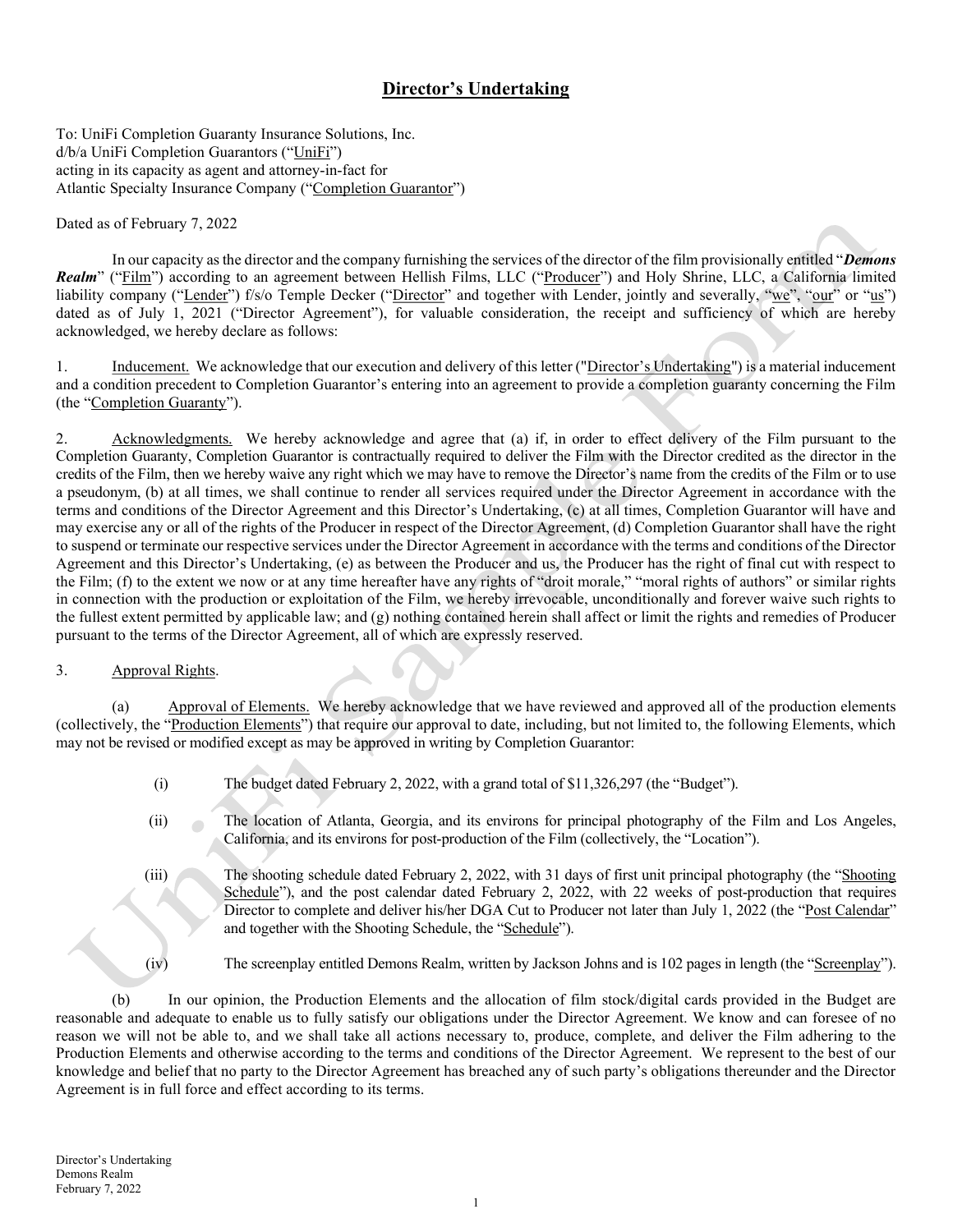(c) We agree and acknowledge that if we have been granted any rights of approval under the Director Agreement then such rights shall at all times be exercised by us in good faith and so as not to prevent or frustrate the timely completion and delivery of the Film adhering to the Production Elements. To the extent we have been granted any rights of approval under the Director Agreement concerning any revision to or modification of any Production Element, then upon our approval of such modification or revision, such revised or modified Production Element ("Replacement Element") shall, automatically and without any further notification or documentation required, be substituted in the place of the Production Element it replaces for all purposes of this Director's Undertaking.

4. Film Specifications. Notwithstanding anything to the contrary contained herein or in any other agreement in connection with the Film, we hereby acknowledge and agree that the DGA Cut and each other theatrical version of the Film that Producer may request us to complete and deliver, if any, will meet each of the following Non-Technical Specifications and Technical Specifications unless approved otherwise in writing by Completion Guarantor:

(a) "Non-Technical Specifications" means that the Film: (i) is based upon the Screenplay subject to minor variations, alterations, and changes as may be required by any exigencies of production and/or minor on-the-floor changes or editorial changes and/or revisions which do not materially alter the storyline or plot of the Screenplay or the nature of the major characters described therein, (ii) contains the services of each Essential Element (as herein defined) if any, or a replacement therefor approved by Producer or Completion Guarantor, and (iii) is capable of qualifying for an MPAA rating of not more restrictive than "R".

(b) "Technical Specifications" means that the Film: (i) is of first class technical quality (i.e., in accordance with the current technical standards of major U.S. motion picture studios for motion pictures) and ready and suitable for use in the manufacture of print and pre-print materials including commercially acceptable release prints (if the film is intended for theatrical release), video masters and copies for telecast over the facilities of United States' national free television broadcast and premium pay cable networks and commercially acceptable videocassettes and videodiscs, of not less than the same technical quality, (ii) is photographed in color (subject to the requirements of the Screenplay), (iii) is in the English language (subject to the requirements of the Screenplay), (iv) is a film with sound including all necessary dialogue, music, lyrics, and sound effects, fully edited, titled, and assembled with the soundtrack synchronized with the photographic action thereof, (v) is recorded in Dolby stereo, (vi) has a running time of not less than 95 minutes (exclusive of main and end titles) and not more than 120 minutes (inclusive of main and end titles), (vii) is shot digitally or on 35mm film stock for projection in the 1:1.85 aspect ratio for theatrical exhibition and 1.78:1 for home video exhibition, (viii) is shot without the use of a hard matte unless approved by Completion Guarantor in writing; and (ix) unless approved by Completion Guarantor in writing, contains end credits that do not exceed a total of three (3) minutes and otherwise conforms to Producer's standard policies with regards to according credits.

### 5. Causes for Suspension or Termination.

(a) Notwithstanding anything to the contrary contained in the Director Agreement, Completion Guarantor shall have the right to immediately suspend or terminate our respective services under the Director Agreement by written notice to us at any time following any material breach by us under the Director Agreement (which, if curable, is not timely cured after receipt of notification according to the terms of the Director Agreement) or if:

(b) (i) either (A) fifty percent (50%) of the Overbudget Trigger has been or, in Completion Guarantor's good faith judgment, will be used at any time **before** the date which is one (1) week after the completion of principal photography of the Film, or (B) sixty percent (60%) of the Overbudget Trigger has been or, in Completion Guarantor's good faith judgment, will be used at any time *after* the date which is one (1) week after the completion of principal photography of the Film except to the extent any use of the Overbudget Trigger is caused by any Exception; or

(ii) in Completion Guarantor's good faith judgment, the production of the Film is two (2) days or more behind schedule during principal photography or five (5) days or more behind schedule during post-production except to the extent of any such delay is caused by an Exception; or

(iii) we fail to complete and deliver the Director's cut (" $\underline{DGA Cut}$ ") of the Film to Producer following the Production Schedule but in no event later than ten (10) weeks after the completion of the editor's assembly.

(c) For purposes of this Director's Undertaking, "Exception" means any delay in the production of the Film or any increase in the costs projected to complete and deliver the Film, which either is (i) approved in writing by Producer, Completion Guarantor or is necessary to comply with Producer's Completion Guarantor's written instructions; (ii) due to an event for which a claim has been paid under the production insurance for the Film; (iii) due to an event of force majeure that causes Producer to suspend the production of the Film; (iv) due to an industry-wide union increase or delay; (v) the result of any third party breaches not caused by us; or (vi) the result of any currency fluctuations, insurance recoveries and/or laboratory delays not caused by us.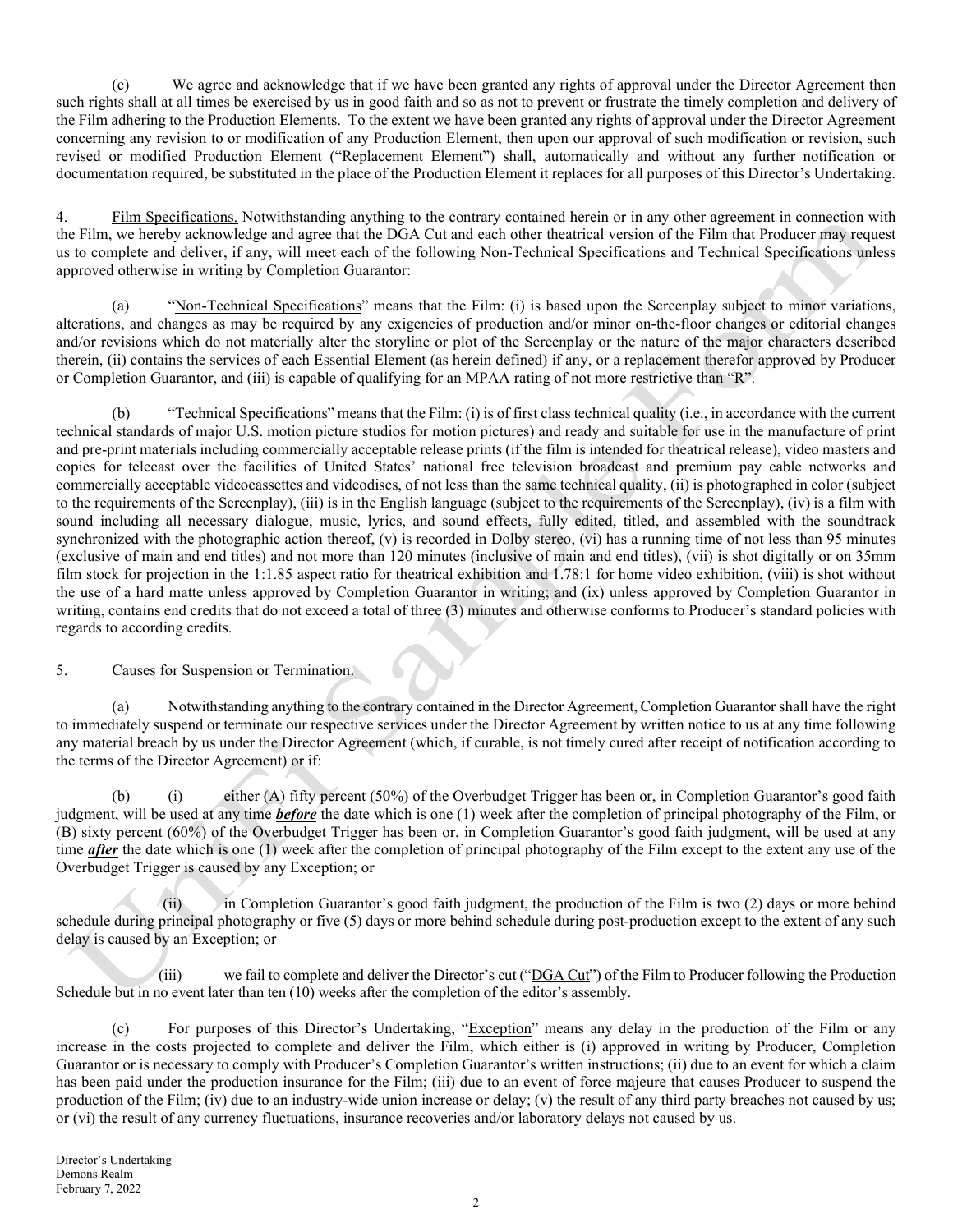## (d) Solely for this Director's undertaking, the "Overbudget Trigger" shall mean \$750,000.

### 6. Production of the Film.

(a) Adequacy of Production Elements. We shall use our good faith efforts to direct the Film following the Budget and substantially adhere to the Screenplay (subject to such minor and incidental changes as may be required by the exigencies of production or changes that do not materially change the story, theme, or characterizations of the Screenplay or changes approved in writing by Producer, Completion Guarantor) and, subject to the Exceptions, to complete and deliver the Film to Producer within the periods specified in the Production Schedule.

(b) Cover Shots. To the extent budgeted, we agree to film and record and furnish to Producer all "cover shots" and alternate takes (positive, negative, and intermediate), looped dialogue lines and other materials covering any scenes containing total or partial nudity, inappropriate language, excessive or undue violence or any other audio or visual material that can be incorporated into the Film to render it suitable for exhibition on United States network primetime television and if required by Producer, we shall cause to be delivered to Producer a television version of the Film which shall have a running time of not less than ninety-three (93) minutes and fourteen (14) seconds, and that shall follow applicable network "Standard and Practices" regulations and similar network requirements regarding the content of motion pictures and the applicable "Standards and Practices" regulations and similar requirements of Producer or its licensees. Upon our timely request, Completion Guarantor shall provide or shall cause Producer to provide you with guidance in complying with the aforementioned requirements. Such cover shots and alternate scenes and dialogue shall be such that same can be integrated into such primetime network version of the Film without materially changing or impairing the continuity of the storyline of the Film. You acknowledge and agree that Producer shall have the absolute right to use and permit others to use such cover shots and/or cut of the Film (or such television version) to meet broadcast time and other requirements.

7. Cooperation. We understand and acknowledge that Completion Guarantor has the right to observe and monitor the production of the Film, view daily rushes and rough cuts of the Film, have one or more production representative(s) on the Film with access to the set to issue reasonable instructions, require us to attend reasonably scheduled meetings and/or participate in reasonably scheduled conference calls, and, in certain circumstances, to take over and administer all or any aspects of the production, completion, and delivery of the Film and/or issue instructions to Producer or us in connection therewith. If Completion Guarantor exercises such rights, we agree to co-operate fully with and comply with instructions we shall receive from Completion Guarantor and its representatives.

8. Remedies. For the benefit of Completion Guarantor, until Completion Guarantor shall have been released from its obligations in connection with the Film, we hereby waive any right to injunctive relief or rescission of Completion Guarantor's rights hereunder and hereby agree that our sole and exclusive remedy in the event of any breach of the Director Agreement by Producer or this Director's Undertaking by Completion Guarantor shall be an action against Producer or Completion Guarantor, as the case may be, solely for money damages.

9. Authorized Agent. We acknowledge that UniFi has been appointed as the agent and attorney-in-fact of Completion Guarantor and is authorized to exercise any of Completion Guarantor's rights under the Completion Guaranty and this Director's Undertaking in place of Completion Guarantor. The rights, powers, and authority of UniFi shall extend to such officers, employees, representatives, or delegates of UniFi as UniFi may from time to time appoint. We may rely on any representation, direction, instruction, and action of UniFi as to any matter relating to the Film and we will not incur any liability to Completion Guarantor as a result of permitting UniFi to exercise any rights in place of Completion Guarantor up to the point of revocation of UniFi's authority. Revocation of UniFi's authority will not be effective until we receive written notice from Completion Guarantor and we have actual notice of such revocation.

10. Notices. Any notices required or permitted to be given hereunder shall be given in writing and shall be delivered (a) in person, (b) by certified mail, postage prepaid, return receipt requested, (c) by facsimile, (d) by a commercial overnight courier that guarantees next day delivery and provides a receipt, or (e) by email provided that no subsequent delivery failure notification is issued by the sender's computer records, and such notices shall be addressed as indicated below:

| To Lender/Director:                                                            |  |
|--------------------------------------------------------------------------------|--|
| Holy Shrine, LLC f/s/o Temple Decker<br>2019 Elkins Way<br>Brentwood, CA 94513 |  |
| Attention: Simon Locke                                                         |  |
| Email: $tdecker(\partial gmail.com)$                                           |  |

Director's Undertaking Demons Realm February 7, 2022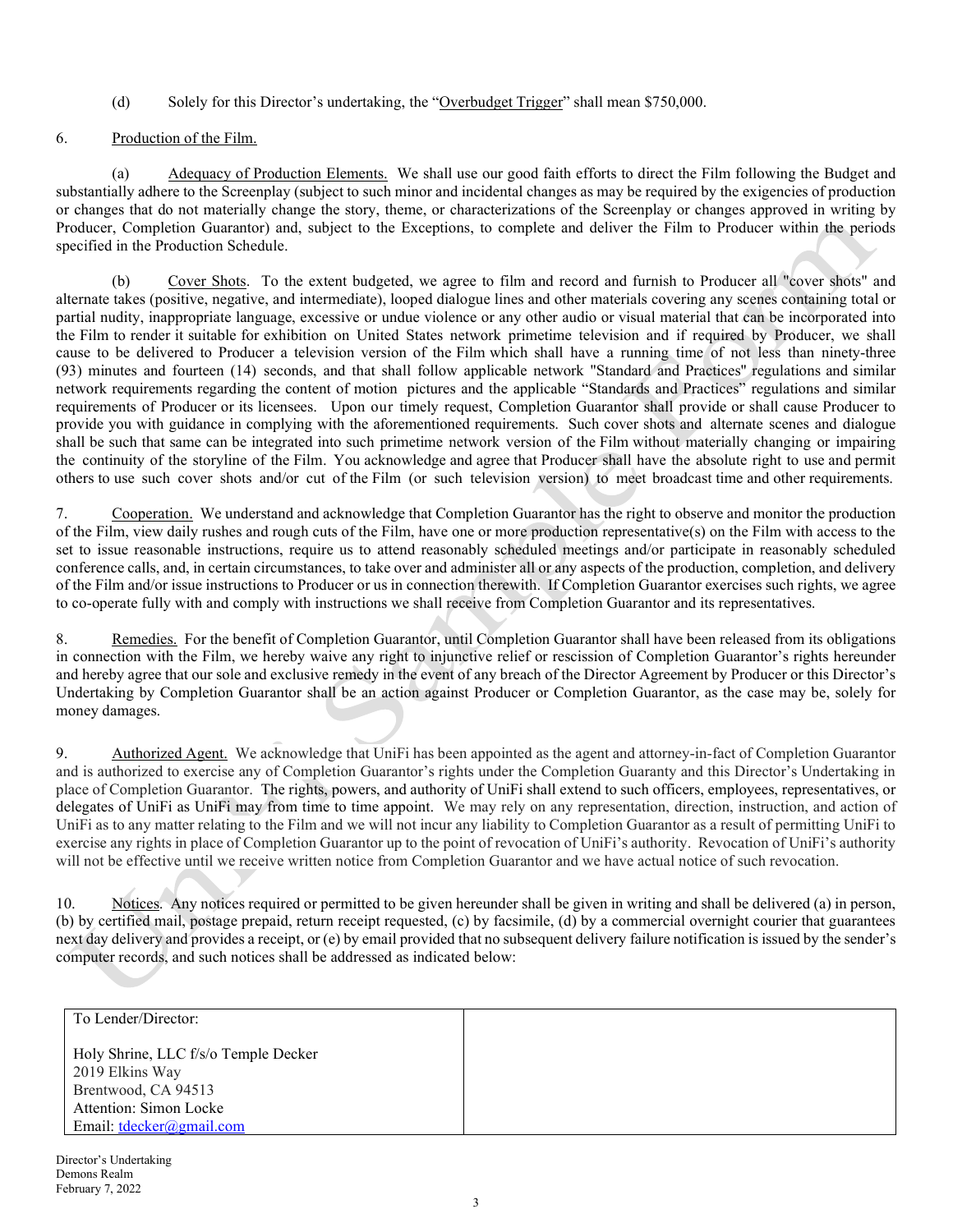| To Completion Guarantor:                                                                                                                                                                                                                                        | With a copy to:                                                                                                                                                                                                            |
|-----------------------------------------------------------------------------------------------------------------------------------------------------------------------------------------------------------------------------------------------------------------|----------------------------------------------------------------------------------------------------------------------------------------------------------------------------------------------------------------------------|
| Atlantic Specialty Insurance Company<br>c/o UniFi Completion Guaranty Insurance Solutions, Inc.<br>d/b/a UniFi Completion Guarantors<br>22287 Mulholland Highway #367<br>Calabasas, CA 91302-5190 USA<br>Attention: Steven Leib<br>Email: steven@unifibonds.com | Atlantic Specialty Insurance Company<br>c/o Intact Insurance Entertainment<br>505 N Brand Blvd., Suite 1250<br>Glendale, CA 91203 USA<br>Attention: Joe Fitzgerald, President US<br>Email: jfitzgerald@intactinsurance.com |

### 11. Miscellaneous.

(a) This Director's Undertaking and the rights and obligations of each party hereunder shall be governed by and construed and enforced according to the laws of the State of New York without regard to its conflicts of law rules.

(b) Time is of the essence in the performance of our obligations hereunder.

(c) No amendment to this Director's Undertaking shall be effective unless in writing and signed by us and acknowledged by the Completion Guarantor.

(d) If there is a conflict between the terms of this Director's Undertaking and the Director Agreement, then as between Completion Guarantor and us, the terms of this Director's Undertaking shall be controlling.

(e) If any provision or part of any provision of this Director's Undertaking shall be deemed void or invalid by a court of competent jurisdiction, the remaining provisions or parts of this Director's Undertaking shall be and remain in full force and effect.

(f) Each and all of the several rights and remedies provided for in this Director's Undertaking or at law or in equity shall be cumulative and no one of them shall be exclusive of any other right or remedy.

(g) We (i) consent to the exclusive jurisdiction and venue of the federal and state courts located in the state of California or New York in any action arising out of or relating to this Director's Undertaking; (ii) waive any objection they might have to jurisdiction or venue of such forums or that the forum is inconvenient; and (iii) agree not to bring any such action in any other jurisdiction or venue to which either we or Completion Guarantor might be entitled by domicile or otherwise.

(h) If two or more parties comprise Director hereunder, then, except as may be specifically provided to the contrary herein, their respective obligations as Director are joint and several.

(i) Wherever in this Director's Undertaking or the Director Agreement, we have a right of approval, we shall not unreasonably withhold or delay our approval.

(j) If Completion Guarantor shall prevail in any action, suit, or other proceeding brought by Completion Guarantor for the enforcement of this Director's Undertaking, to declare rights or obligations hereunder, or as a result of an alleged breach, default, or misrepresentation by us, then Completion Guarantor shall be entitled to recover its reasonable external attorneys' fees and costs.

(k) This Director's Undertaking is binding upon and shall inure to the benefit of Completion Guarantor and its successors and assigns. We cannot and will not assign any of our obligations under this Director's Undertaking or the Director Agreement without the prior consent of Completion Guarantor.

(l) This Director's Undertaking may be executed in any number of counterparts. Each counterpart when so executed shall be deemed to be an original and all of which together shall constitute one and the same instrument. Delivery of an executed counterpart of this Director's Undertaking by facsimile or by electronic transmission in Portable Document Format ("PDF") shall be equally effective as delivery of a manually executed counterpart of this Director's Undertaking.